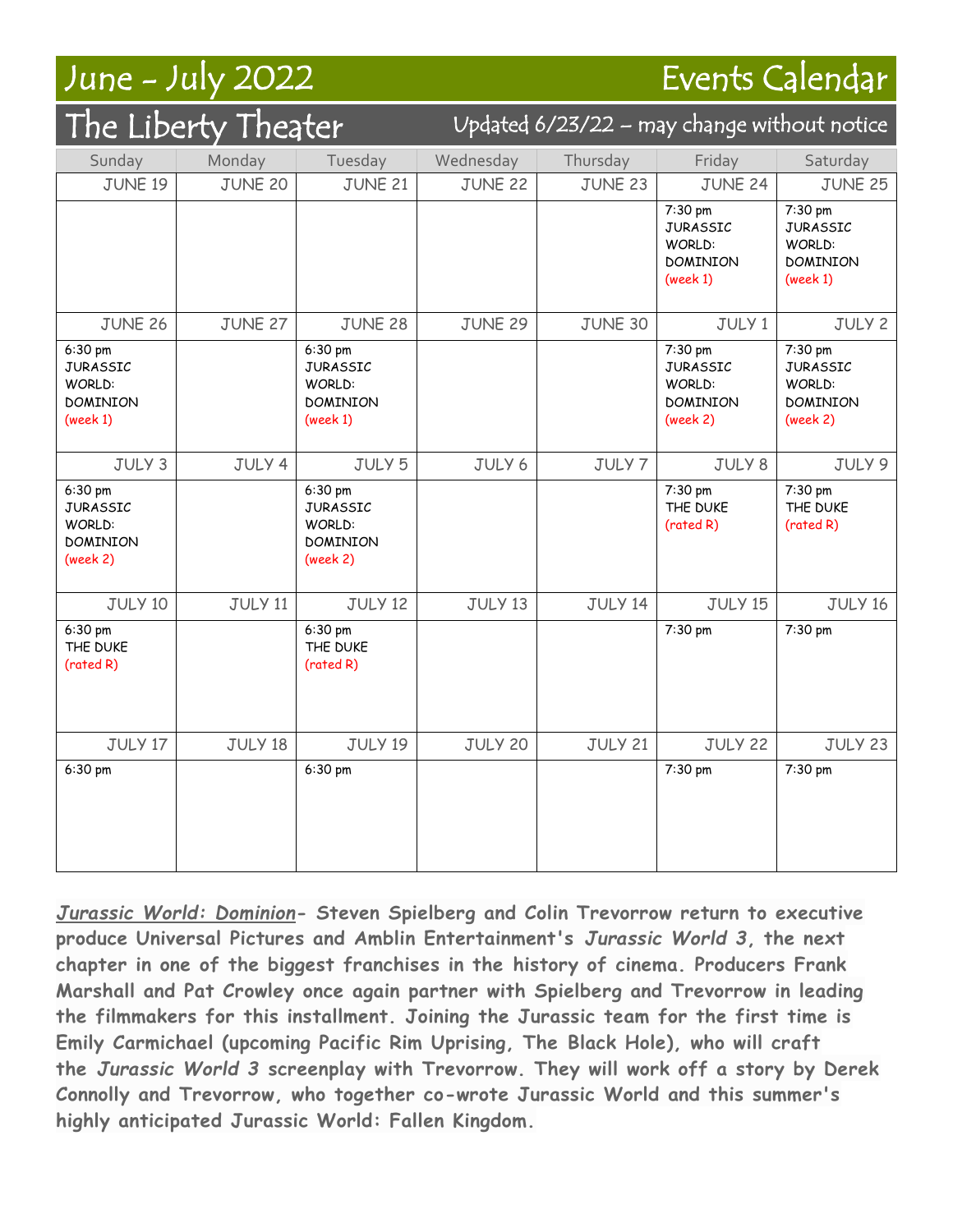*The Duke***: is set in 1961 when Kempton Bunton, a 60-year old taxi driver, stole Goya's portrait of the Duke of Wellington from the National Gallery in London. It was the first (and remains the only) theft in the Gallery's history. Kempton sent ransom notes saying that he would return the painting on condition that the government agreed to provide television for free to the elderly. What happened next became the stuff of legend. Only 50 years later did the full story emerge -- a startling revelation of how a good man set out to change the world and in so doing saved his son and his marriage.**

**MASK UPDATE:**

**Beginning March 22, 2022, the use of masks is now optional at THE LIBERTY THEATER as the patron's choice.**

**If at any time COVID surges, this is subject to change without prior notice.**

**We will, however, continue with assigned seats and social distancing between groups. PLEASE, sit in your assigned seats. Online reservations are highly recommended but not required. Please understand that tickets (seats) sold at the door are not always available together.**

## **POSTPONED UNTIL NOVEMBER 10- DECEMBER 3, 2022**

## The Fall Musical -- THE SOUND OF MUSIC

**The now-classic story of the Trapp Family Singers. The play is about a young Austrian postulant in Salzburg, Austria, in 1938 who is sent to the villa of a retired naval officer and widower to be governess to his seven children. After bringing love and music into the lives of the family, she marries the officer and, together with the children, finds a way to survive the Nazi invasion of their homeland. Liberty Theater produced this musical in 2005 and is delighted to offer it again.**

**13 shows planned for Nov 10- Dec 3, 2022**